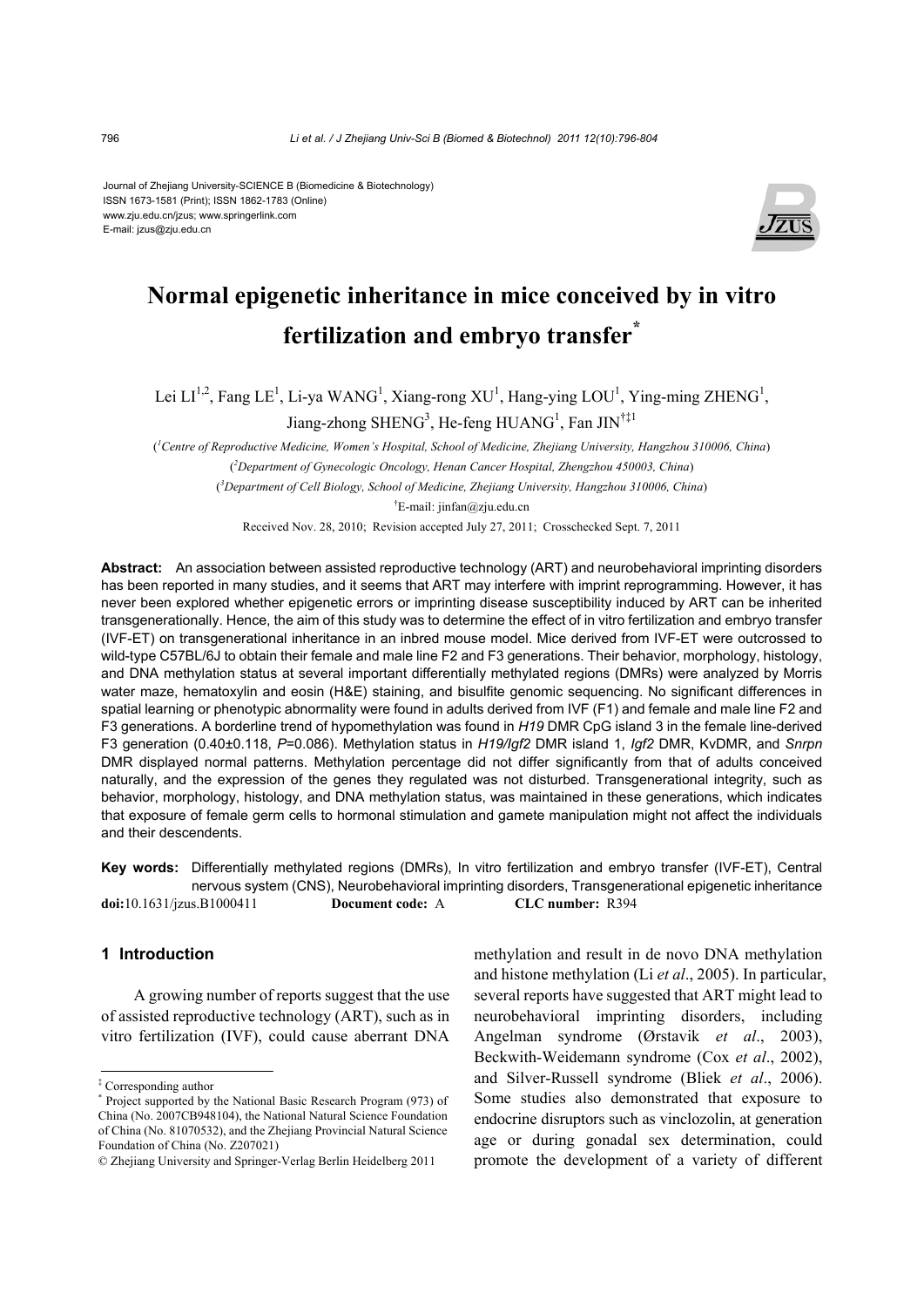adult-onset diseases, including breast tumors, prostate diseases, kidney diseases, and immune abnormalities (Gluckman and Hanson, 2004; Anway *et al*., 2005; Schneider *et al*., 2008). These disease states can develop in a transgenerational manner (Painter *et al*., 2008).

It was stated that exposure to methoxychlor in the uterus resulted in decreased male fecundity in rats, as exemplified by a dearth of spermatogenic cells in the treated animal (Anway *et al*., 2006). The phenotype can persist into the next two generations. These animals have increased levels of cholesterol, enhanced tumor development, and abnormalities in several tissues. Notably, these effects correlate with altered DNA methylation in the male germ line, occurring in both non-coding and coding DNA sequences. These studies suggest that the epigenome, once affected by a detrimental environment, might escape the normal reprogramming that occurs early in development. These epigenetic changes can be transmitted to subsequent generations (Nilsson *et al*., 2008).

Concern should be raised over whether the situations mentioned above could happen to the human ART-born population. As the ART manipulation time coincides with how long gametic methylation imprints must be maintained, potential problems could arise as a result of hormonal stimulation, embryo manipulation, cryopreservation, or culture. Can imprinting disease or aberrant DNA methylation status caused by gamete manipulation be inherited by the next generation, even transgenerationally? To date, it seems that we know little about the molecular nature of transgenerational inheritance of the epigenetic state as related to ART (Chan *et al*., 2006; Hitchins *et al*., 2007). This is an under-investigated area of reproductive biology, which calls for more intensive research into the possible effects and for the recognition of this issue as an emergent problem.

In order to examine the possible transgenerational effects induced by IVF and to investigate whether controlled ovarian hyperstimulation (COH), early perturbations to embryo culture, and embryo transfer have unknown long-term consequences on neurobehavioral, morphological, and DNA methylation inheritance, we established an IVF-born C57BL/6J mouse model. Behavior, morphology, and histology were examined in three consecutive generations. We also focused on the methylation statuses of several important differentially methylated regions (DMRs), aiming to verify the validity of the hypothesis mentioned above.

#### **2 Materials and methods**

# **2.1 Production of ART-born mice and their descendants**

All treatment protocols were approved by the University Animal Care Committee according to institutional guidelines for animal experimentation. Six- to seven-week-old females C57BL/6J with a body weight of 20–25 g were superovulated by intraperitoneal injection of 10 U of pregnant mare serum gonadotropin (PMSG; GEN's, Hangzhou, China) followed by 10 U human chorionic gonadotrophin (HCG) 50 h later.

The epididymides were surgically isolated from eight- to ten-week-old males and placed in warmed modified human tubal fluid (MHTF) medium (Irvine Scientific, Santa Ana, CA, USA) supplemented with 10% synthetic serum supplement. After transfer to a new tube containing 1 ml human tubal fluid (HTF) (Irvine Scientific), the epididymal tissue was pressured to let the sperm swim out, and placed for 1.5 h in an incubator to allow capacitation. Next, 13–14 h after HCG injection, oocytes were dissected out of the ampulla region of the oviduct and washed with MHTF solution. Oocytes were then fertilized for 4–6 h (final sperm concentration:  $1 \times 10^6$ –2.5×10<sup>6</sup> ml<sup>-1</sup>) and were moved to a fresh drop of media. Then 8–12 embryos at the morula stage were transferred into the uterine horns of a pseudopregnant foster mother at the third day of pseudopregnancy (3pdc), which was then mated to vasectomized males according to standard procedures (Chin and Wang, 2001).

To study possible transgenerational effects, F1 generation males or females were crossed with wild-type females or males in order to obtain F2 male and female line descendants. Outcrosses of the F2 generation to wild-type were used at the age of two months to obtain F3 generation. Naturally conceived mice were made by crossing one male and one female. All animals were housed, fed, and maintained under the same conditions with regulated light-dark cycles (14-h light/10-h dark, starting from 6:00 a.m. each day).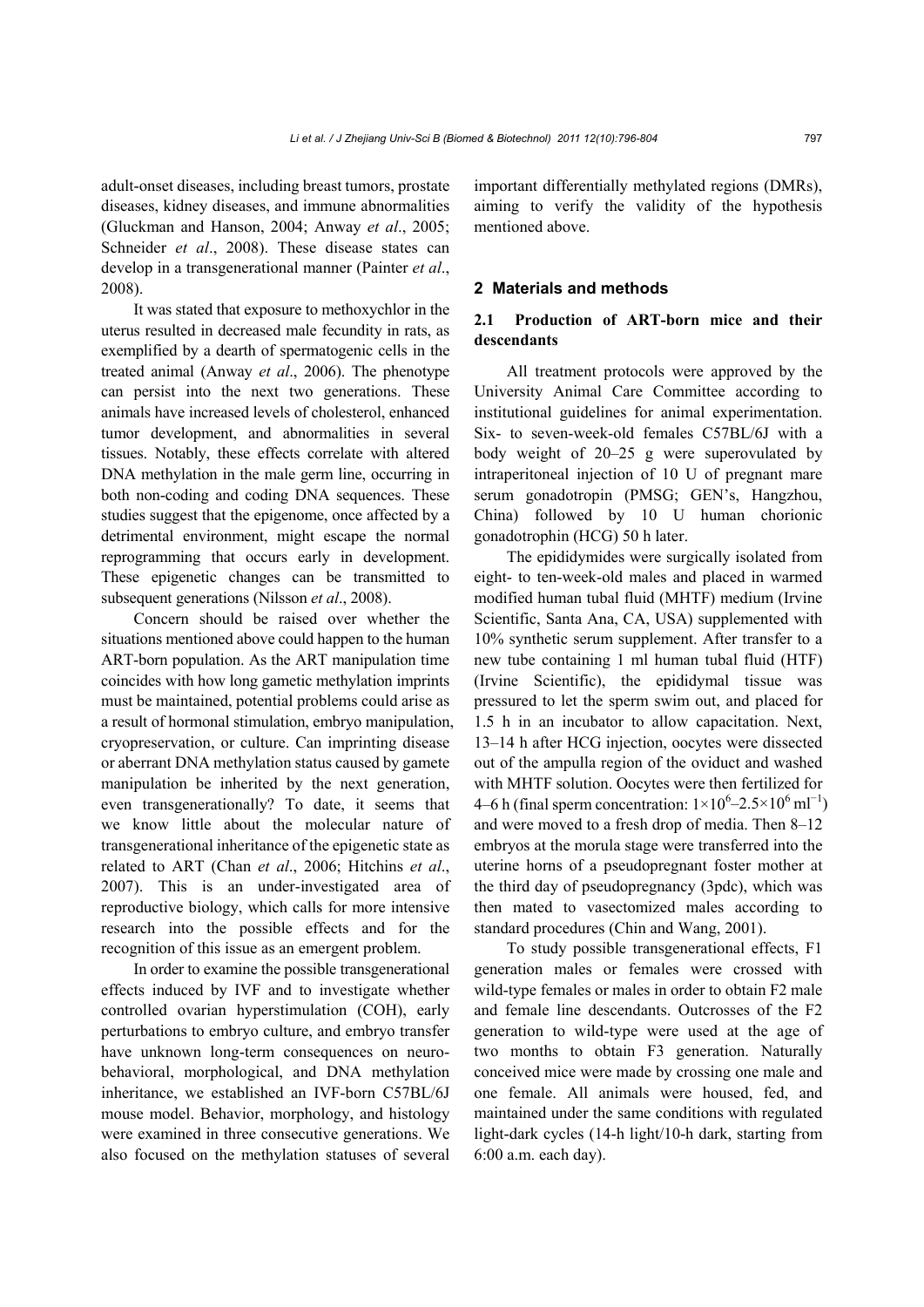#### **2.2 Spatial learning and behavioral studies**

Spatial learning and behavioral studies were initiated at 6–7 weeks of age for each group (*n*=12) and were assayed by using the hidden platform version of the Morris water maze test (Zhenghua Biologic Apparatus Facilities Co., Ltd., Huaibei, China). A pool (150 cm in diameter, 50 cm in depth) was filled with 22–24 °C water to a depth of 30 cm. Water was rendered opaque with non-toxic white putty. The invisible white escape platform (16 cm in diameter, submerged 1 cm under water) was positioned in the center of the imaginary southwest quadrant, 20 cm from the wall, and remained in a fixed position. Subjects' movements were recorded by a computer connected to the video camera placed above the pool.

During each trial, one mouse was released into the water facing the wall of the pool from pseudorandomly chosen cardinal compass points (North, East, South, and West). Randomization ensured that all positions were sampled before a given position was repeated. In all trials, mice were allowed to swim until 70 s (maximum latency) had elapsed. Starting the following day, trials were performed each day for five consecutive days (Morris, 1984; Luuk *et al*., 2009).

#### **2.3 Morphological and histological analyses**

At 40–42 d of age, eight mice from each generation, including four males and four females, were killed, and other mice were subsequently crossed to obtain the next generation. Some viscera, including the brain, heart, liver, lung, kidney, spleen, testis, and ovary, were excised and weighed. Samples were fixed in 10% buffered formalin and embedded in paraffin wax. Then, 4–6 mm thick sections were cut and stained with hematoxylin and eosin (H&E) and then observed under a light microscope.

# **2.4 Methylation analyses of** *H19/Igf2* **DMR, KvDMR, and** *Snrpn* **DMR**

DNA was isolated from the cerebrum by proteinase K digestion followed by phenol chloroform extraction and ethanol precipitation (Qiagen, Valencia, CA, USA). MethPrimer software was used for the identification of CpG islands and designs of primers for *H19/Igf2* DMR island 1, *H19/Igf2* DMR island 3, *Igf2* DMR, *Snrpn* DMR, and KvDMR (Li and Dahiya, 2002). Then 1 µg DNA was processed for bisulfite sequencing analysis using the EpiTect Bisulfite kit (Qiagen, Valencia, CA, USA) according to the manufacturer's protocol. DNA amplification was performed in one or two rounds of polymerase chain reaction (PCR). PCR was performed in 25 μl reaction systems consisting of 80–100 ng of DNA, 2 mmol/L MgCl2, PCR buffer, 0.2 mmol/L each of oligonucleotide primer (Sangon, Shanghai, China), and 1 U Hotsart DNA polymerase (TaKaRa, Dalian, Liaoning, China). Thermocycling conditions consisted of an initial 5-min denaturation at 94 °C, followed by 35 cycles of 94 °C for 45 s, 56 to 62 °C for 45 s, and 72 °C for 45 s, and finally a 10-min extension at 72 °C. PCR products were gel-purified and ligated into the pMD19-T simple vector (TaKaRa) at 16 °C for 2 h in accordance with the manufacturer's instructions. Plasmids were transformed into competent *Escherichia coli* DH-5α. Transformed bacteria were spread onto lysogeny broth (LB) agar plates containing 100 μg/ml ampicillin and 50 μl of 10 mg/ml X-gal, and incubated overnight at 37 °C. A single strain was inoculated into 2 ml LB liquid medium containing 100 μg/ml ampicillin and grown overnight. In this study, 10–20 samples were sequenced from each mouse that showed the expected band size. Primer sequences for the DMRs are shown in Table 1.

## **2.5 Quantitative real-time reverse transcription (RT)-PCR**

Allelic expressions of seven imprinted genes regulated by the sequenced DMRs were further determined  $(n=12 \text{ each group})$ . Three of these genes, namely *H19*, *Cdkn1c*, and *Ube3a*, are expressed from the maternal alleles, whereas *Igf2*, *Snrpn*, *Kcnq1ot1*, and *Peg3* are expressed from the paternal chromosomes. Total RNA was prepared from cerebrum using the TaKaRa RNeasy® Mini kit according to the provided protocol. cDNA was synthesized by reverse transcription of 500 ng of total RNA using an oligodeoxythymidine primer and the TaKaRa RT kit. Real-time PCR was carried out in a 10-μl reaction system containing 5 μl SYBR Premix Ex Taq™, 0.2 μl PCR forward primer (10 μmol/L), 0.2 μl PCR reverse primer (10 μmol/L), 0.2 μl ROX reference dye, and 1 μl of the cDNA sample. Amplification was carried out on an ABI7900 instrument. After an initial denaturing step at 95 °C for 10 min, PCR was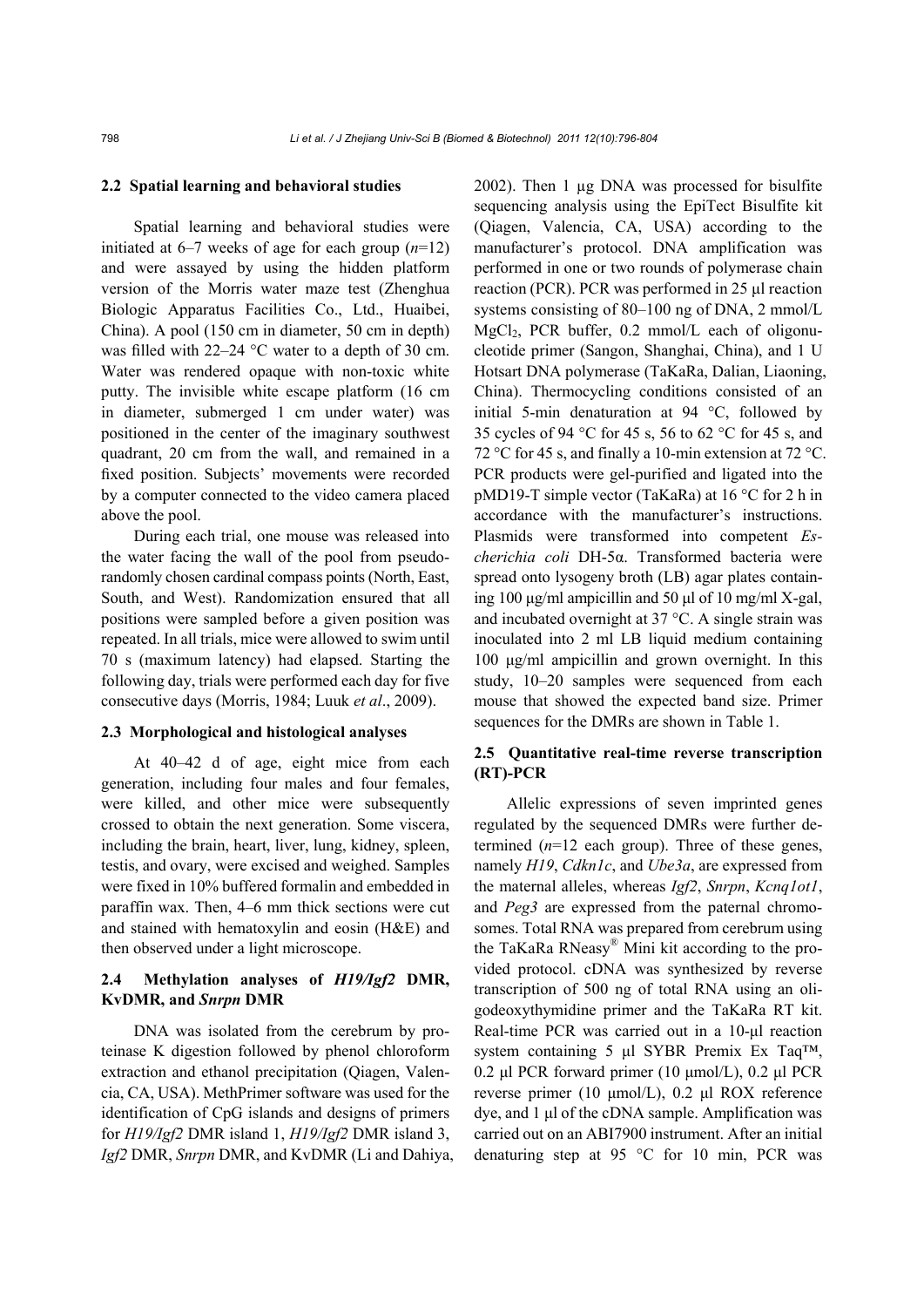performed for 40 cycles at 95 °C for 30 s, 60 °C for 30 s, and 72 °C for 30 s. Expressions were calculated by using *glyceraldehyde 3-phosphate dehydrogenase* (*GAPDH*) as a reference gene. The fold-change was calculated using the comparative cycle threshold  $(C_T)$ method. The data were expressed as mean±standard deviation (SD). Primer sequences for these imprinting genes are shown in Table 2.

#### **2.6 Statistical analysis**

All computations were analyzed using SPSS software (Version 17.0 for Windows; SPSS, Chicago, IL). Fisher's exact test and chi-square test were used to compare the proportion of outliers, and median methylation values were compared with one-way analysis of variance (ANOVA) (Dunnett or SNK tests). Box plots were generated using the default parameters of SPSS. A *P*-value of 0.05 was considered to be statistically significant.

## **3 Results**

# **3.1 Spatial learning, memory test, and morphological and histological investigations**

With shortened latencies in the Morris water maze, all groups of mice were able to swim normally and located on the hidden platform during each trial. No differences in spatial learning memory ability as assayed by the Morris water maze test were found in adults derived from IVF (F1 generation) and male or female line-derived F2 and F3 generations as compared with adults conceived naturally (*P*>0.05) (Fig. 1). Morphologic and routine histological studies were performed on F1–F3 generations, and results were compared with those of naturally conceived mice. No obvious phenotypic abnormality or defect, such as small eye, brachyury, short ear, or extra toes, was observed from Weeks 1 to 7. No statistically significant reduction or increase in the weight of

**Table 1 Differentially methylated regions (DMRs) and primer sequences used for bisulfite sequencing** 

| Gene                    | Primer sequence                         | PCR product size (bp) CpG number |    |
|-------------------------|-----------------------------------------|----------------------------------|----|
| $H19/Igf2$ DMR island 1 | F: 5'-TTTTTGGGTAGTTTTTTTAGTTTTG-3'      | 153                              |    |
|                         | R: 5'-ACACAAATACCTAATCCCTTTATTAAAC-3'   |                                  |    |
| $H19/Igf2$ DMR island 3 | F: 5'-AAGGAGATTATGTTTTATTTTGGA-3'       | 211                              | 12 |
|                         | R: 5'-CCCACAACATTACCATTTATAAATTC-3'     |                                  |    |
| $Igf2$ DMR              | F: 5'-TGTTTTGTGGAATTTTTAGGTAGGT-3'      | 238                              | 13 |
|                         | R: 5'-CCCCAAATCAAAAAATAAATAATCTC-3'     |                                  |    |
| <b>KyDMR</b>            | OF: 5'-GTGTGATTCTACTTGGAGAG-3'          | 481                              | 30 |
|                         | OR: 5'-GTGGCCAGCACCAAGGTAGTAGTGAGTGG-3' |                                  |    |
|                         | IF: 5'-GGTTAGAAGTAGAGGTGATT-3'          |                                  |    |
|                         | IR: 5'-ATAGAAGTAGGGGTGGTTTTG-3'         |                                  |    |
| Snrpn DMR               | OF: 5'-TATGTAATATGATATAGTTTAGAAATTAG-3' | 419                              | 16 |
|                         | OR: 5'-AATAAACCCAAATCTAAAATATTTTAATC-3' |                                  |    |
|                         | IF: 5'-AATTTGTGTGATGTTTGTAATTATTTGG-3'  |                                  |    |
|                         | IR: 5'-ATAAAATACACTTTCACTACTAAAATCC-3'  |                                  |    |

F: forward; R: reverse; OF: outside forward; OR: outside reverse; IF: inside forward; IR: inside reverse

| Gene         | Accession number | Primer sequence                   | Product size (bp) |
|--------------|------------------|-----------------------------------|-------------------|
| H19          | NR 001592.1      | F: 5'-GCACTAAGTCGATTGCACTGG-3'    | 193               |
|              |                  | R: 5'-GCCTCAAGCACGGCCACA-3'       |                   |
| Igf2         | NM 010514.2      | F: 5'-AGCCCATTTGGCTGGACA-3'       | 135               |
|              |                  | R: 5'-AGGTGCCTGCATCAAGGTGAC-3'    |                   |
| Kcnq1ot1     | NM 008434.2      | F: 5'-GGGTAGAGCCTGACTCCTTCATTC-3' | 115               |
|              |                  | R: 5'-TAGGGTGGACAGTGGACAATCC-3'   |                   |
| Peg3         | NM 008817.2      | F: 5'-AAGCCCTTGGGTGTGAGCA-3'      | 131               |
|              |                  | R: 5'-CCACTTCGGCTCATGTCGTC-3'     |                   |
| Ube3a        | NM 011668.2      | F: 5'-ACCGAATGGCCACAGCTTGTA-3'    | 147               |
|              |                  | R: 5'-TGCAGGCCTCATTTCCACAG-3'     |                   |
| Snrpn        | NM 013670.3      | F: 5'-GGATTAGCAGGCCCTGTCGA-3'     | 131               |
|              |                  | R: 5'-TGCCTACAGGTGGAGGTGGA-3'     |                   |
| Cdknlc       | NM 009876.4      | F: 5'-AGAGAACTGCGCAGGAGGAC-3'     | 127               |
|              |                  | R: 5'-TCTGGCCGTTAGCCTCTAAA-3'     |                   |
| <b>GAPDH</b> | NM 008084        | F: 5'-TGACGTGCCGCCTGGAGAAA-3'     | 98                |
|              |                  | R: 5'-AGTGTAGCCCAAGATGCCCTTCAG-3' |                   |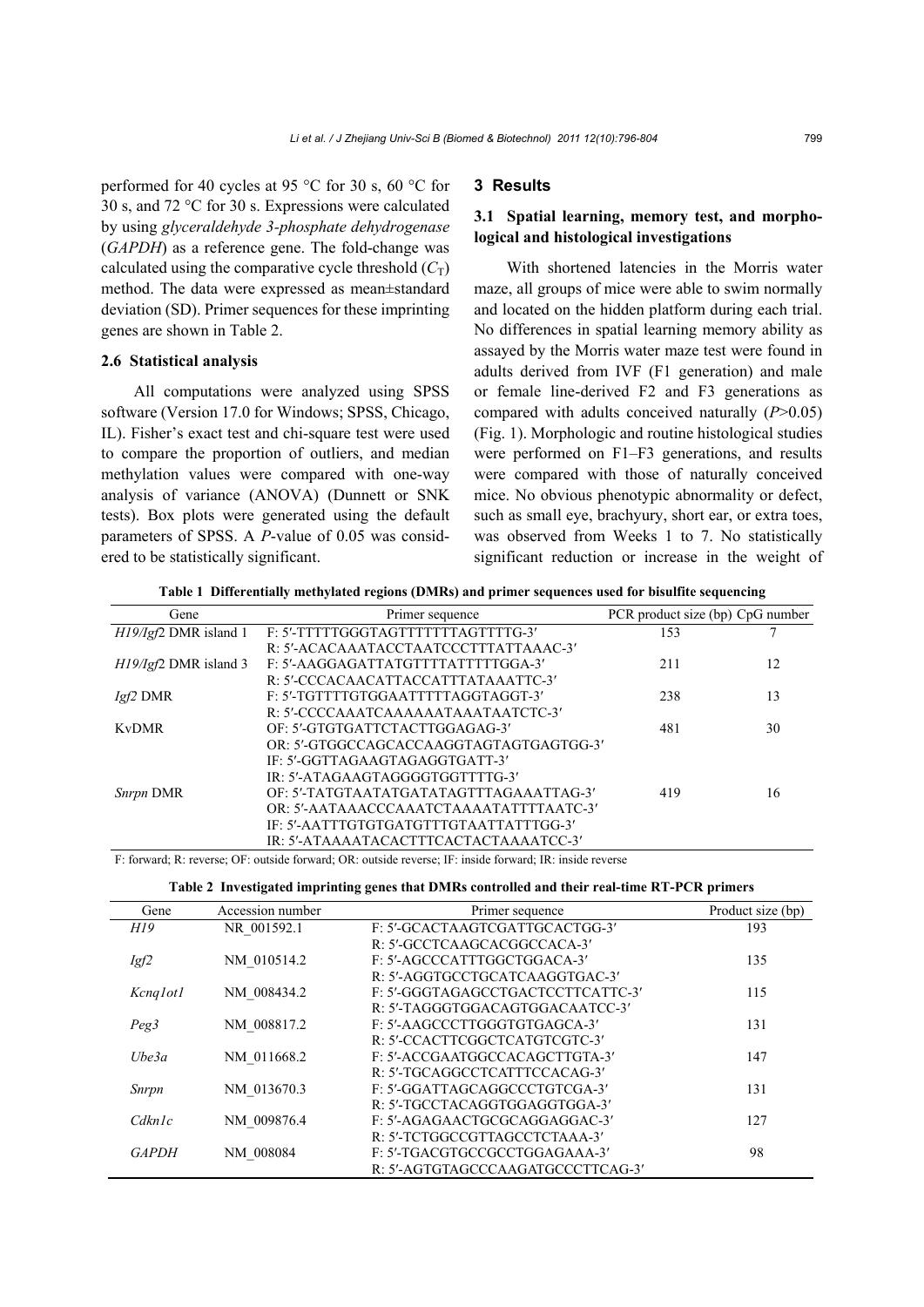total body compared with wild-type littermates was observed at six weeks of age. Organs including the brain, heart, liver, lung, kidney, spleen, testis, and ovary were grossly normal on histological analysis and microscopic studies using formalin-fixed paraffin sections (data not shown).



**Fig. 1 Spatial learning and memory test** Mice derived from IVF and their female (a) and male (b) line-derived F2 and F3 generations exhibit normal spatial learning, as determined by using the hidden platform version of the Morris water maze (*n*=12). NC: naturally conceived mice

#### **3.2 Bisulfite genomic sequencing**

Bisulfite treatment and PCR amplification were followed directly by sequencing in the F1 generation, male and female line-derived F2 and F3 generations, and the control group. We analyzed paternally methylated *H19/Igf2* DMR island 1, *H19/Igf2* DMR island 3, and maternally methylated *Igf2* DMR, *Snrpn* DMR, and KvDMR. *H19* DMR is unmethylated on the maternal allele, which allows binding by the insulator protein CCCTC-binding factor (CTCF). CTCF blocks enhancer access to the *Igf2* promoter, resulting in the silencing of *Igf2* on the maternal allele. There are three CpG islands at *H19* DMR, among which island 3 serves as the binding site. For each DMR, a number of CpG loci varying in length between 7 and 30 sequences were analyzed: 7 CpG loci located in *H19* DMR CpG island 1, 12 CpG loci located in *H19* DMR CpG island 3, 13 CpG loci located in *Igf2* DMR, 30 CpG loci located in KvDMR, and 16 CpG loci located in the *Snrpn* DMR. The amount of methylated CpGs in the F1–F3 generations and the control was close to 50% of the total methylated+ unmethylated CpGs in all DMRs tested, which was in agreement with the theoretical value expected for DMRs, as DNA methylation only presents in one of the two parental alleles.

The methylation statuses and the numbers of methylated CpGs in F1 and female line-derived F2–F3 generations at these DMRs were comparable to the levels observed in controls, except for *H19* DMR CpG island 3 and *Igf2* DMR, which revealed a tendency towards hypomethylation in the F3 and F1 generations  $(0.40 \pm 0.118$  and  $0.42 \pm 0.065$ , respectively), but statistical analysis could not reveal significant differences in the methylation percentage  $(P=0.244$  and  $P=0.086$ , respectively; Fig. 2). This hypomethylation tendency disappeared from the F2 and F3 generations in *Igf2* DMR.

To further investigate the methylation patterns of imprinted genes in the male germ-line, the outcross of IVF-born F1 generation males with a wild-type female was performed. The methylation patterns of the five target regions mentioned above were analyzed. The amount of methylated CpGs was close to the theoretical value of 50% of the total CpGs in all the control regions. Methylation index did not differ from that of the control offspring, revealing little variability in methylation pattern at these DMRs. The median methylation percentages of DMRs are shown in Table 3.

# **3.3 Real-time RT-PCR for DMR-regulated gene expression**

The expressions of genes regulated by these DMRs (*H19*, *Igf2*, *Kcnq1ot1*, *Cdkn1c*, *Ube3a*, *Snrpn*, and *Peg3*) were analyzed by real-time RT-PCR. For example, on the maternal allele where KvDMR is normally methylated, the *Kcnq1ot1* gene is silenced, thereby allowing the expressions of the flanking genes. It is noteworthy that a good correlation was found between the expression level of the imprinted genes analyzed and the expression level of the control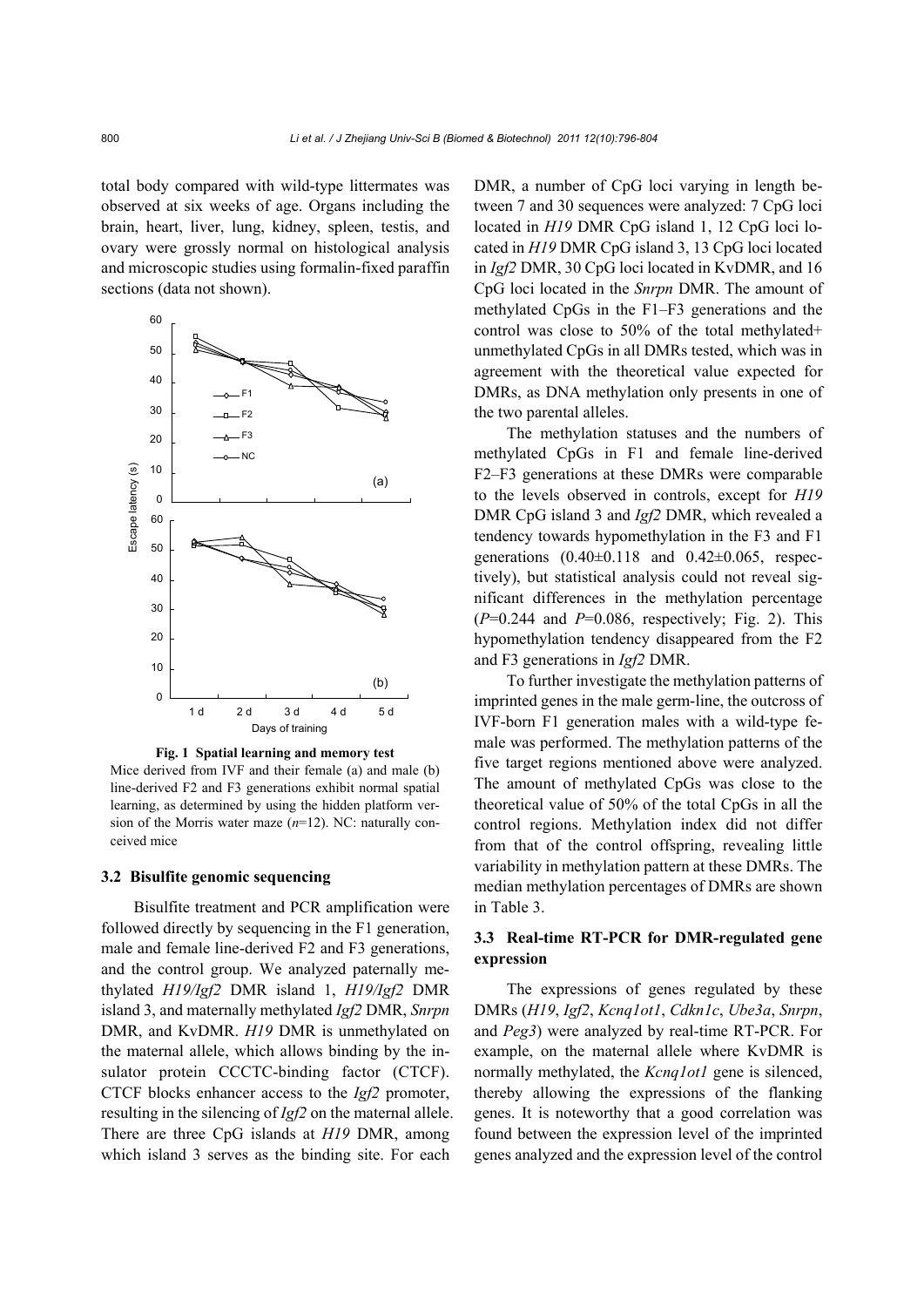gene *GAPDH*. We failed to identify evidence of perturbation in the expressions of other imprinted genes analyzed in brain tissues from the F1 generation or female and male line-derived F3 generation, as our results indicated that expression did not vary (*P*>0.05; Fig. 3). The expression patterns correlated with the methylation status in these generations, which further validated the sequenced DMR data. This result indicates that effects of the IVF procedure on expression may be trifling and that the tiny differences in DNA methylation do not affect the expression they control and regulate among IVF-conceived offsprings, which likely reflects the general health of the descendants. The data are expressed as means of fold change±SD from three independent RNA preparations.





The box-plot representations of the methylation patterns of paternally methylated *H19/Igf2* DMR island 1 and island 3 and maternally methylated *Igf2* DMR, *Snrpn* DMR, KvDMR in F1, female (a) and male (b) line-derived F2 and F3 generations, and naturally conceived (NC) mice. The median is represented by horizontal lines. The bottom of the box indicates the 25th percentile and the top the 75th percentile. No significant differences were observed in methylation degree (*P*>0.05)



**Fig. 3 DMR-regulated imprinted gene expression** 

Factorial gene expressions of imprinted genes *H19*, *Igf2*, *Kcnq1ot1*, *Cdkn1c*, *Ube3a*, *Snrpn*, and *Peg3* in brain tissues from F1 generation, female (a) and male (b) line-derived F2 and F3 generations, and naturally conceived (NC) mice. Data are

**Table 3 Methylation percentages of DMRs determined by bisulfite sequencing in F1 generation, male and female line-derived F2 and F3 generations, and naturally conceived (NC) mice** 

| Mice                                                                                                                                               | Methylation percentage $(\% )$ |                                                     |                  |                  |                  |  |
|----------------------------------------------------------------------------------------------------------------------------------------------------|--------------------------------|-----------------------------------------------------|------------------|------------------|------------------|--|
|                                                                                                                                                    |                                | H19/Igf2 DMR CpG island 1 H19/Igf2 DMR CpG island 3 | $Igf2$ DMR       | <b>KyDMR</b>     | Snrpn DMR        |  |
| F1                                                                                                                                                 | $0.51 \pm 0.089$               | $0.43 \pm 0.096$                                    | $0.42\pm0.065$   | $0.50 \pm 0.082$ | $0.53 \pm 0.096$ |  |
| $F2^a$                                                                                                                                             | $0.49 \pm 0.117$               | $0.55 \pm 0.099$                                    | $0.47\pm 0.104$  | $0.55 \pm 0.129$ | $0.55 \pm 0.100$ |  |
| $F3^a$                                                                                                                                             | $0.48 \pm 0.081$               | $0.40 \pm 0.118$                                    | $0.49 \pm 0.092$ | $0.50 \pm 0.141$ | $0.53\pm0.126$   |  |
| $F2^b$                                                                                                                                             | $0.50 \pm 0.125$               | $0.53\pm0.162$                                      | $0.49 \pm 0.039$ | $0.53\pm0.106$   | $0.55 \pm 0.075$ |  |
| $F3^b$                                                                                                                                             | $0.43 \pm 0.073$               | $0.47\pm0.055$                                      | $0.54\pm0.077$   | $0.58\pm0.106$   | $0.57 \pm 0.097$ |  |
| NC                                                                                                                                                 | $0.53 \pm 0.094$               | $0.48 \pm 0.096$                                    | $0.45 \pm 0.063$ | $0.55 \pm 0.173$ | $0.53 \pm 0.096$ |  |
| <sup>a</sup> Female-line derived F2 and F3 generations; $\frac{6}{5}$ Male-line derived F2 and F3 generations. Data are expressed as mean $\pm$ SD |                                |                                                     |                  |                  |                  |  |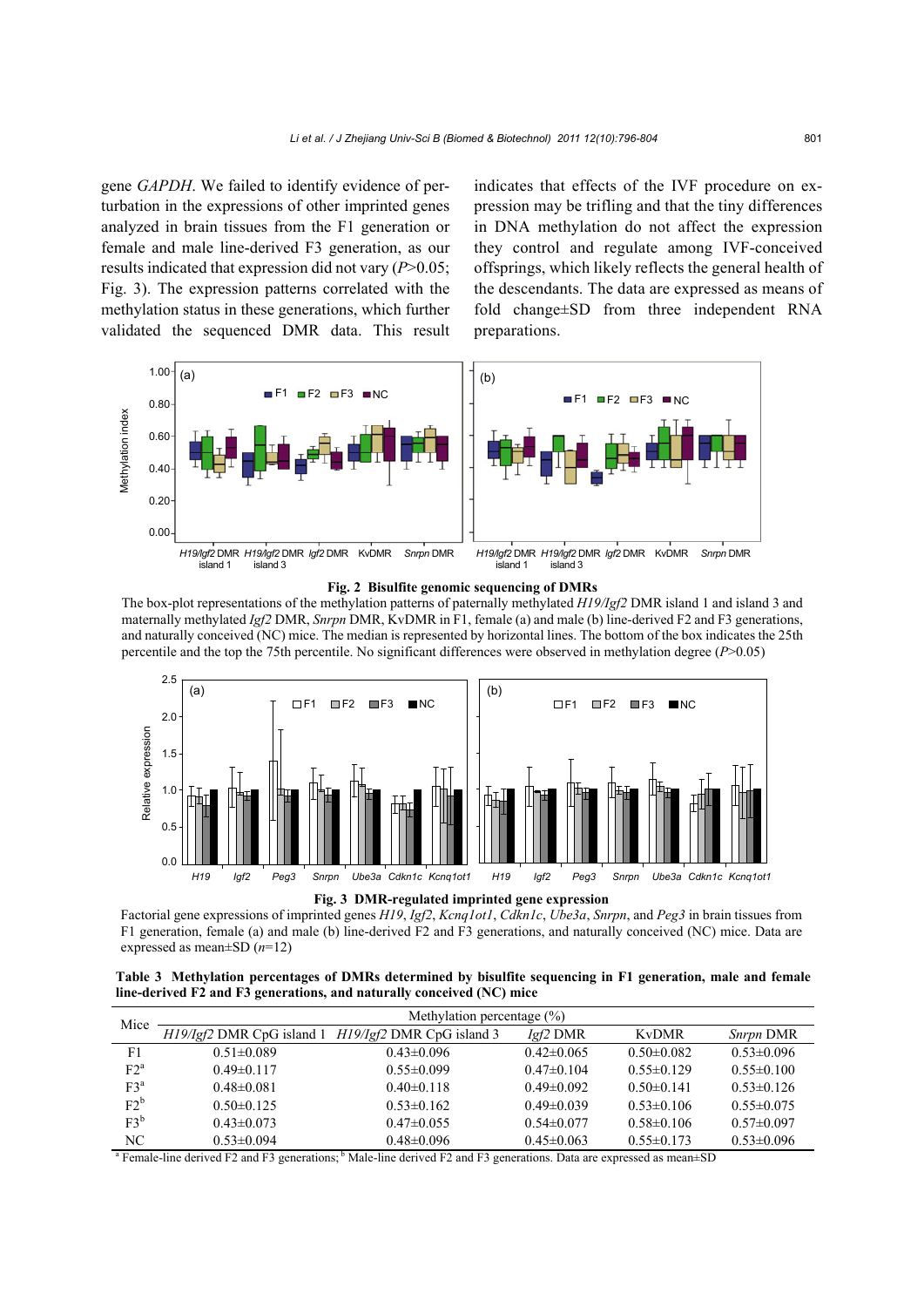## **4 Discussion**

Transgenerational epigenetic inheritance is known to occur in plants and invertebrates, but evidence in vertebrates, especially in humans, is still scarce. Transgenerational epigenetic inheritance in vertebrates can be divided in two types: heritable epigenetic modifications that influence morphological appearance and modifications that impact on disease susceptibility, both of which can be altered by environmental factors (Richards, 2006). There are several specific examples, both in mice and humans, where non-mutagenic, environmental insults to either parent, such as those caused by the consumption of endocrine-disrupting chemicals, can cause unexpected transgenerational phenotypic changes in offspring (Jirtle and Skinner, 2007; Xing *et al*., 2007; Nadeau, 2009). Thus, epigenetics provides a means of understanding how environmental factors might alter heritable changes without changing the DNA sequence and understanding origins of some diseases that cannot be explained by conventional genetic mechanisms. If the environment can impact on parts of the epigenome and these epigenetic changes can be inherited across generations, the way we think about the inheritance in ART-related subpopulations would be significantly altered. Recent reports demonstrated that among infertile men enrolled for IVF or intracytoplasmic sperm injection (ICSI), the rates of chromosomal aberrations are markedly increased above the population baseline, and epigenetic alterations could be a significant cause for infertility (Marques *et al*., 2004; Kobayashi *et al*., 2007; Filipponi and Feil, 2009). In particular, a growing number of reports suggest that ART itself might lead to epigenetic defects and increase the risk of epigenetic diseases such as Angelman syndrome and Beckwith-Weidemann syndrome. These factors together should raise our speculation as to whether these imprinting diseases or susceptible statuses related to ART descendants can be inherited transgenerationally (Whitelaw and Whitelaw, 2008; Chao *et al*., 2009), but this analysis was necessarily conducted in an animal model system because no similar analysis has been feasible in humans to date.

In the present study, we first investigated IVF-born mice and their descendants in terms of behavior, morphology, and histology because an increased risk of cerebral palsy and birth defects in IVF singletons were observed (Lidegaard *et al*., 2005; Olson *et al*., 2005). DNA methylation was also found to be dynamic in regulating the adult nervous system. This cellular mechanism is a crucial step in memory formation (Miller and Sweatt, 2007). For these neurobehavioral analyses, we used the hidden platform test. This assay allows for an easy identification of memory and behavioral malfunction in mice. Accordingly, it is possible to repetitively and noninvasively monitor the development of individual IVF mice related to naturally conceived mice over consecutive time points. As compared with adults conceived naturally, no specific neurobehavioral alterations were found among adults derived from ART and their F2 and F3 generations, which suggests that IVF may not alter their neurological function. A series of studies also suggested that IVF/ICSI per se does not increase the risk of severe cognitive impairment (i.e., mental retardation) or neuromotor handicaps in humans (Middelburg *et al*., 2008; 2009). We also did not find a significantly increased risk for major birth defects in adult mice conceived by IVF or the next two generations when compared with natural conception, but there are still concerns related to risks of specific types of defects after ART, and more well-conducted observational studies are needed.

DNA methylation occurs throughout the genome, but is functionally most relevant when present in sequences rich in CpG dinucleotides, called CpG islands. Several human syndromes have been associated with aberrant methylation at DMRs. Beckwith-Weidemann syndrome, for example, showed loss of methylation at KvDMR. DNA methylation is also associated with transcriptional silencing because it can directly inhibit the binding of transcription factors or regulators or indirectly recruit methyl-CpG binding proteins (MBPs), such as CTCF in *H19* DMR island 3. Therefore, we focused on DNA methylation patterns of several important DMRs and CpG islands. Contrary to some previous reports that superovulation can affect several paternal and maternal DMRs and that the related changes were still present in *H19* and *Snrpn* in the second generation (Stouder *et al*., 2009), we did not observe obvious changes in the methylation at either of the DMRs examined, which suggests that IVF may not disturb transgenerational epigenetic reprogramming or DNA methylation integrity in the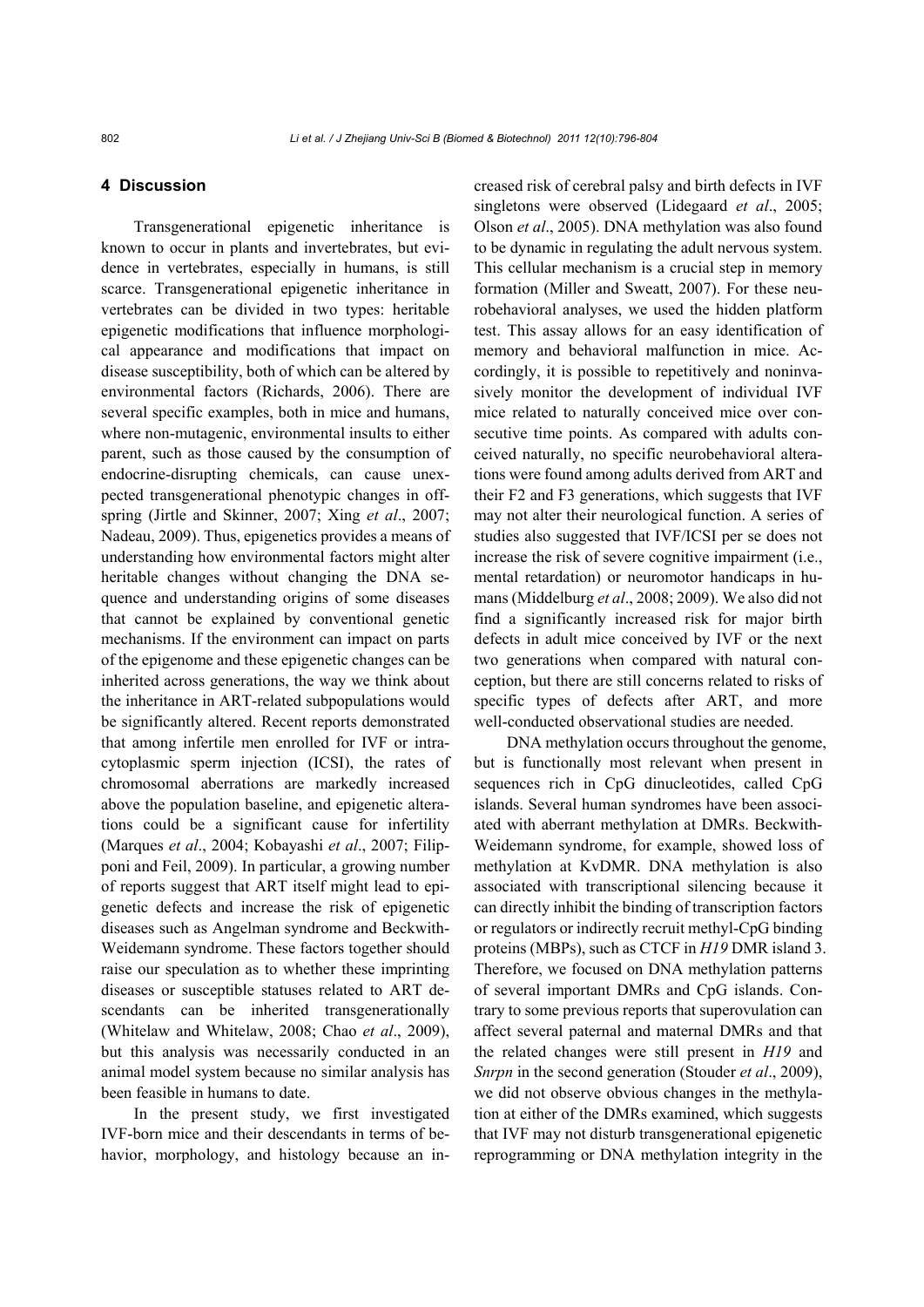central nervous system. The expressions of these DMR-regulated genes were further investigated by real-time RT-PCR. For example, maternally expressed *H19* and paternally expressed *Igf2* are regulated by *H19/Igf2* DMR. Several maternally expressed genes (*Cdkn1c*, *Kcnq1*, *Ascl2*, *Slc22a18*, and *Phlda2*) and one paternally expressed gene (*Kcnq1ot1*) are regulated by KvDMR. No obvious differences were found in their mRNA expressions. Our results suggest that the expressions of imprinted genes were not disturbed, which correlated with their methylation status.

Even though our data show that ART-born mice and their descendants did not show transgenerational phenotypic changes, and that DNA methylation integrity was maintained, it is obvious that the present study was preliminary. We only examined the possible transgenerational influence in somatic tissue (the brain). As we only focused on the methylation states of specific genomic sites, we must also consider the possibility of other effects, and genome-wide scans of DNA methylation with bisulfite sequencing can be used for future study. It is possible that methylation in a different region of the DMR is of equal importance for the maintenance of imprinting, and therefore, we cannot conclude that methylation is not affected. We do not know whether the mouse is a suitable model system for ART in humans (Skinner, 2008). Other clinical procedures used in ART, such as ICSI and in vitro maturation (IVM), should be investigated. Further analysis is necessary before we can provide a definitive answer.

#### **Acknowledgements**

The authors would like to thank the staff at the Women's Reproductive Health Laboratory of Zhejiang Province for their assistance with the experiment.

#### **References**

- Anway, M.D., Cupp, A.S., Uzumcu, M., Skinner, M.K., 2005. Epigenetic transgenerational actions of endocrine disruptors and male fertility. *Science*, **308**(5727):1466-1469. [doi:10.1126/science.1108190]
- Anway, M.D., Leathers, C., Skinner, M.K., 2006. Endocrine disruptor vinclozolin induced epigenetic transgenerational adult-onset disease. *Endocrinology*, **147**(12):5515- 5523. [doi:10.1210/en.2006-0640]

Bliek, J., Terhal, P., van den Bogaard, M.J., Maas, S., Hamel,

B., Salieb-Beugelaar, G., Simon, M., Letteboer, T., van der Smagt, J., Kroes, H., *et al*., 2006. Hypomethylation of the *H19* gene causes not only Silver-Russell syndrome (SRS) but also isolated asymmetry or an SRS-like phenotype. *Am*. *J*. *Hum*. *Genet*., **78**(4):604-614. [doi:10. 1086/502981]

- Chan, T.L., Yuen, S.T., Kong, C.K., Chan, Y.W., Chan, A.S., Ng, W.F., Tsui, W.Y., Lo, M.W., Tam, W.Y., Li, V.S., *et al*., 2006. Heritable germline epimutation of *MSH2* in a family with hereditary nonpolyposis colorectal cancer. *Nat*. *Genet*., **38**(10):1178-1183. [doi:10.1038/ng1866]
- Chao, M.J., Ramagopalan, S.V., Herrera, B.M., Lincoln, M.R., Dyment, D.A., Sadovnick, A.D., Ebers, G.C., 2009. Epigenetics in multiple sclerosis susceptibility: difference in transgenerational risk localizes to the major histocompatibility complex. *Hum*. *Mol*. *Genet*., **18**(2):261-266. [doi:10.1093/hmg/ddn353]
- Chin, H.J., Wang, C.K., 2001. Utero-tubal transfer of mouse embryos. *Genesis*, **30**(2):77-81. [doi:10.1002/gene.1036]
- Cox, G.F., Bürger, J., Lip, V., 2002. Intracytoplasmic sperm injection may increase the risk of imprinting defects. *Am*. *J*. *Hum*. *Genet.*, **71**(1):162-164. [doi:10.1086/341096]
- Filipponi, D., Feil, R., 2009. Perturbation of genomic imprinting in oligozoospermia. *Epigenetics*, **4**(1):27-30. [doi:10.4161/epi.4.1.7311]
- Gluckman, P.D., Hanson, M.A., 2004. Living with the past: evolution, development and patterns of disease. *Science*, **305**(5691):1733-1736. [doi:10.1126/science.1095292]
- Hitchins, M.P., Wong, J.J., Suthers, G., Suter, C.M., Martin, D.I., Hawkins, N.J., Ward, R.L., 2007. Inheritance of a cancer-associated *MLH1* germ-line epimutation. *N*. *Engl*. *J*. *Med*., **356**(7):697-705. [doi:10.1056/NEJMoa064522]
- Jirtle, R.L., Skinner, M.K., 2007. Environmental epigenomics and disease susceptibility. *Nat*. *Rev*. *Genet*., **8**(4):253-262. [doi:10.1038/nrg2045]
- Kobayashi, H., Sato, A., Otsu, E., Hiura, H., Tomatsu, C., Utsunomiya, T., Sasaki, H., Yaegashi, N., Arima, T., 2007. Aberrant DNA methylation of imprinted loci in sperm from oligospermic patients. *Hum. Mol. Genet*., **16**(21):2542-2551. [doi:10.1093/hmg/ddm187]
- Li, L.C., Dahiya, R., 2002. MethPrimer: designing primers for methylation PCRs. *Bioinformatics*, **18**(11):1427-1431. [doi:10.1093/bioinformatics/18.11.1427]
- Li, T., Vu, T.H., Ulaner, G.A., Littman, E., Ling, J.Q., Chen, H.L., Hu, J.F., Behr, B., Giudice, L., Hoffman, A.R., 2005. IVF results in de novo DNA methylation and histone methylation at an *Igf2-H19* imprinting epigenetic switch. *Mol. Hum. Reprod*., **11**(9):631-640. [doi:10.1093/molehr/ gah230]
- Lidegaard, O., Pinborg, A., Andersen, A.N., 2005. Imprinting diseases and IVF: Danish national IVF cohort study. *Hum. Reprod*., **20**(4):950-954. [doi:10.1093/humrep/deh714]
- Luuk, H., Plaas, M., Raud, S., Innos, J., Sütt, S., Lasner, H., Abramov, U., Kurrikoff, K., Kõks, S., Vasar, E., 2009. Wfs1-deficient mice display impaired behavioural adaptation in stressful environment. *Behav. Brain Res.*, **198**(2): 334-345. [doi:10.1016/j.bbr.2008.11.007]